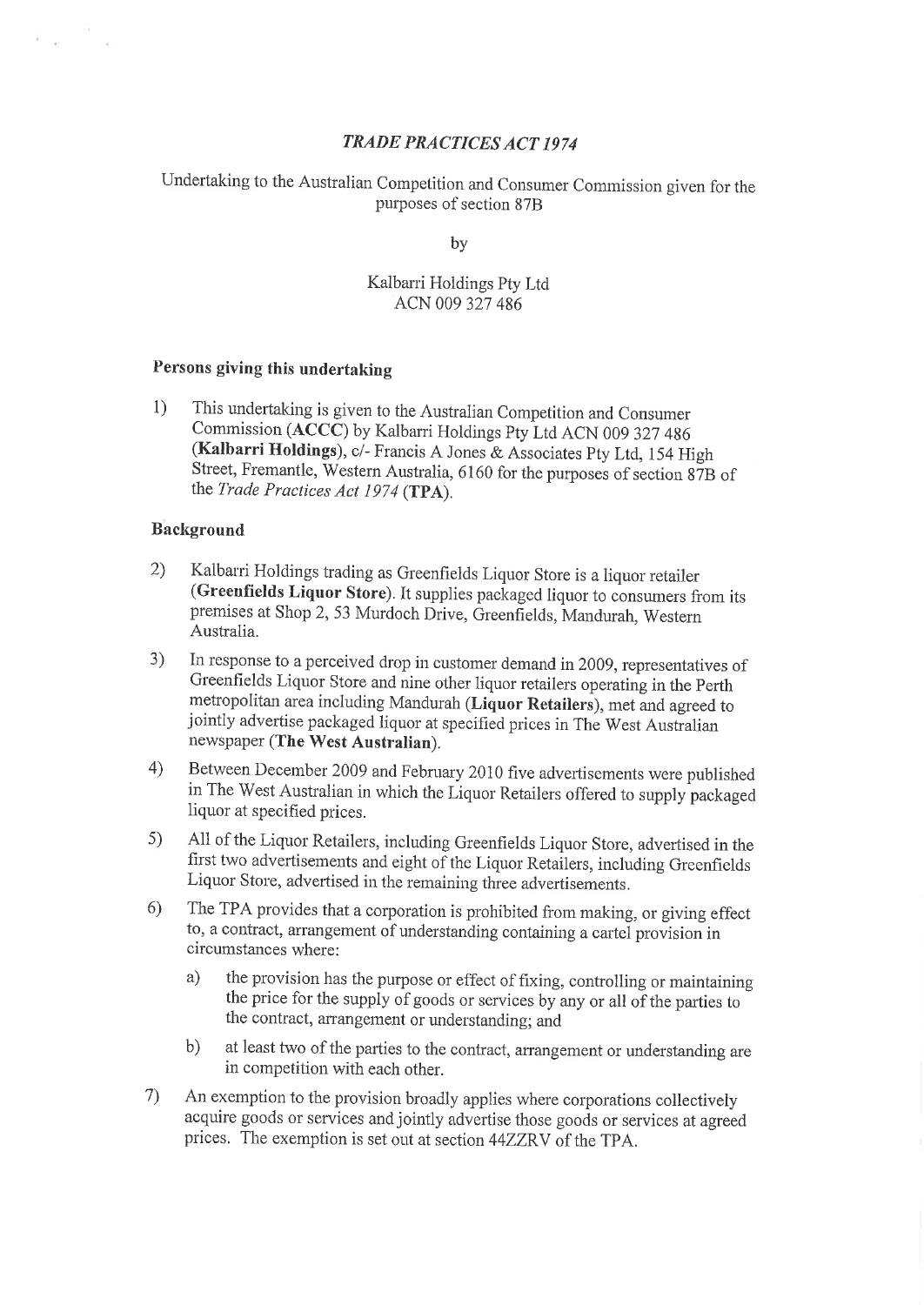- 8) The exemption did not apply in this instance because most of the packaged liquor jointly advertised at specified prices in The West Australian by the Liquor Retailers was not collectively acquired.
- e) The ACCC considers that by:
	- a) the Liquor Retailers entering into an arrangement to jointly advertise packaged liquor at specified prices Greenfields Líquor Store entered into an arrangement that contained a cartel provision, in contravention of section 44ZZRJ of the TPA; and
	- b) authorising the publication of the advertisements referred to in paragraph 4 above Greenfields Liquor Store gave effect to the cartel provision in contravention of section 44ZZRK of the TPA.
- Greenfields Liquor Store admits that by engaging in the conduct specified at paragraphs 3 and 4 above it contravened sections 44ZZRJ and 44ZZRK of the TPA, and has offered this undertaking to the ACCC for the purpose of section 878 of the TPA. 10)

## Commencement of undertaking

- 11) This undertaking comes into effect when:
	- a) the undertaking is executed by Kalbarri Holdings; and
	- b) the ACCC accepts the undertaking so executed.
- 12) Upon the commencement of this undertaking, Kalbarri Holdings undertakes to assume the obligations set out in paragraph 13 below.

#### Undertaking

- 13) Kalbarri Holdings undefiakes for the purposes of section 878 of the TPA:
	- $(i)$  that for a period of 3 years, it will not:
		- i) enter into a contract, arrangement or understanding with another party or parties regarding the joint advertising of liquor at specified prices; or
		- ii) cause to be published joint advertisements advertising liquor at specified prices;

unless all of the advertised liquor has been collectively acquired by the parties to the contract, arrangement or understanding within the meaning of the TPA;

- (ii) that it will, at its own expense, establish and implement a Trade Practices Compliance Program in accordance with the requirements set out in Annexure A, within 3 months of the date of this undertaking coming into effect, being a program designed to minimise Kalbarri Holdings' risk of future breaches of Division 1 of Part IV of the TPA and to ensure its awareness of its responsibilities and obligations in relation to the requirements of that Division;
- (iii) to maintain and continue to implement the Trade Practices Compliance Program for a period of 3 years from the date of this undertaking coming into effect; and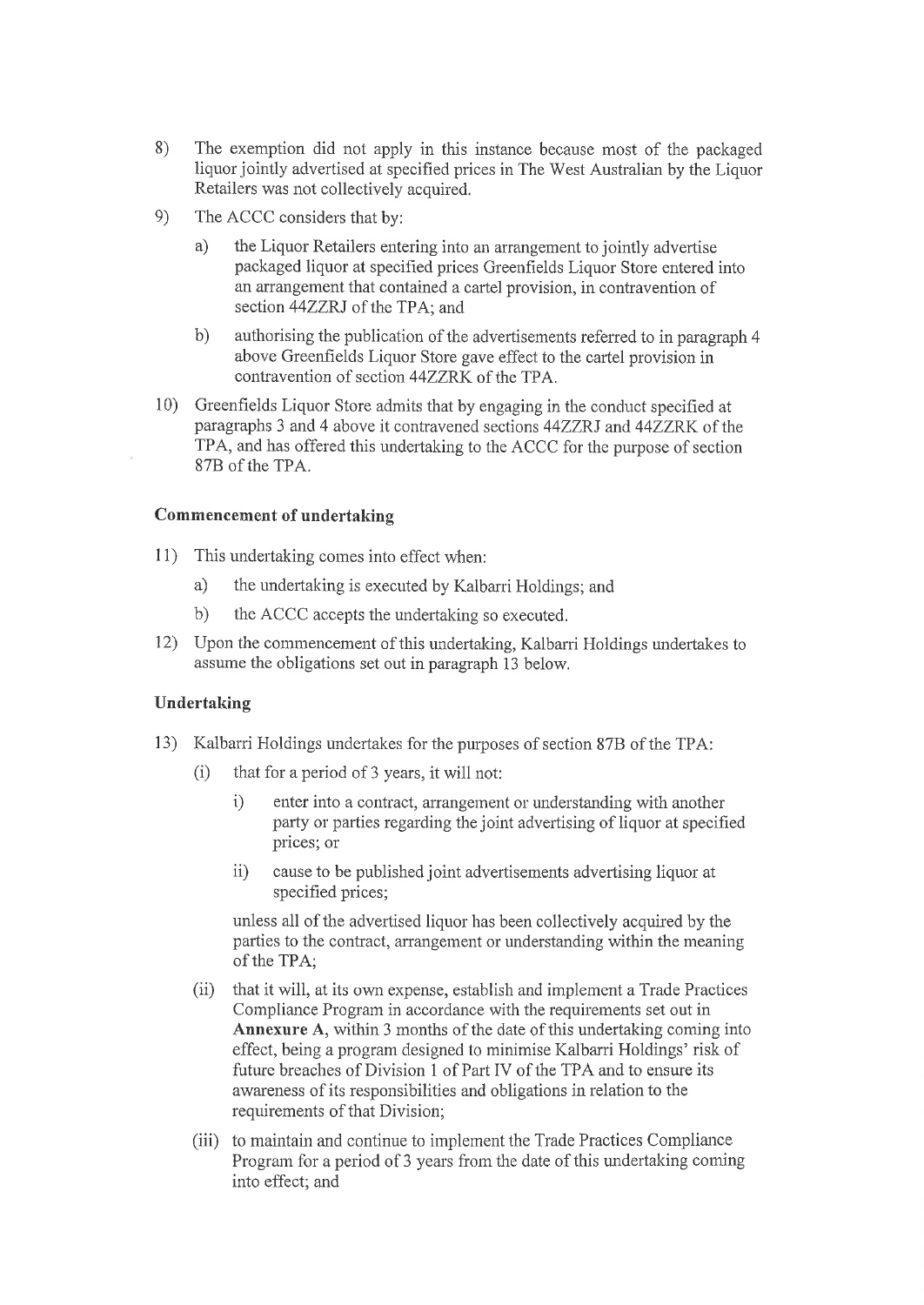(iv) to provide, at its own expense, a copy of any documents required by the ACCC in accordance with Annexure A.

#### Acknowledgments

- 14) Kalbarri Holdings acknowledges that:
	- the ACCC will make this undertaking publicly available including by publishing it on the ACCC's public register of section 878 undertakings on its website; a)
	- the ACCC will, from time to time, make public reference to the undertaking including in news meclia statements and in ACCC publications; and b)
	- this undertaking in no way derogates from the rights and remedies avaiiable to any other person arising from the alleged conduct. c)

#### Executed by

Kalbarri Holdings Pty Ltd (ACN 009 327 486) and by its authorised officers pursuant to section 127(1) of the Corporations Act 2001.

1 J Kudannick 'Secretary/Director

This.  $I \in \mathcal{N}$   $7$ - $\mathcal{N}$  day of  $\mathcal{N}$  by Em

ACCEPTED BY THE AUSTRALIAN COMPETITION AND CONSUMER COMMISSION PURSUANT TO SECTION 878 OF THE TRADE PRACTICES ACT 1974,

 $\overbrace{\hspace{2.5cm}}$ 

Graeme Julian Samuel Chairman

This  $25$  and  $\frac{1}{2010}$